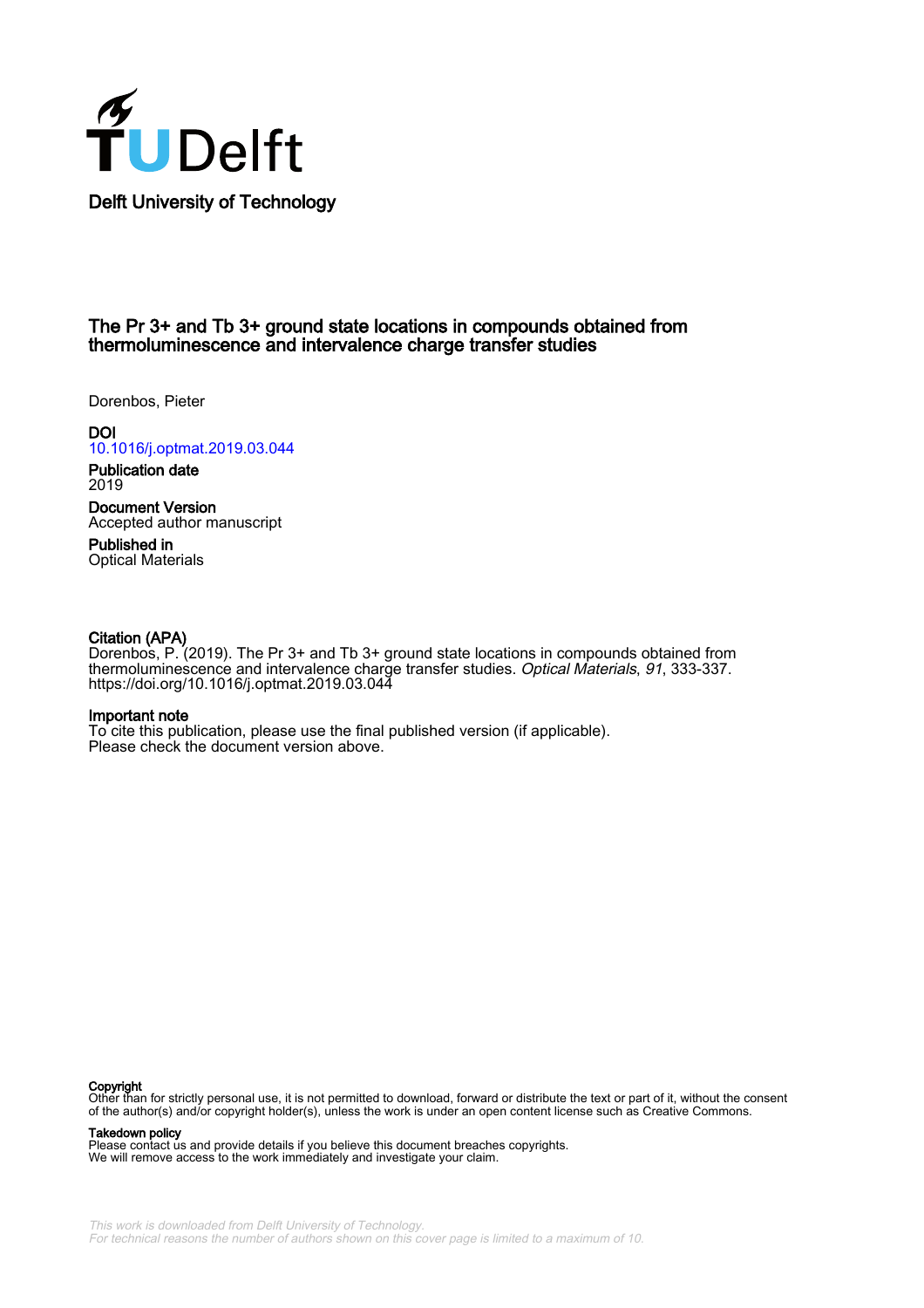# The  $Pr^{3+}$  and  $Th^{3+}$  ground state locations in compounds obtained from thermoluminescence and intervalence charge transfer studies

Pieter Dorenbos

Delft University of Technology, Faculty of Applied Sciences, Department of Radiation Science and Technology, Section Luminescence Materials, Mekelweg 15, 2629 JB Delft, Netherlands email:p.dorenbos@tudelft.nl tel: +31 15 2781336 (Dated: April 9, 2019)

## Abstract

The location of the lanthanide ground states with respect to the host valence band or to the vacuum level always follow characteristic zigzag patterns with the number of electrons  $q$  in the 4f orbital. The patterns that are used today evolved over the years by combining experimental data from different techniques, and they are in first approximation independent on the type of compound. Here we will demonstrate that the ground state locations for  $Pr^{3+}$  and  $Th^{3+}$  in the currently used pattern for trivalent lanthanides appear, when inspected on the  $\pm$  0.1 eV accuracy level, not consistent with two independent sets of experimental data. One set is from data on the intervalence charge transfer (IVCT) from  $Pr^{3+}$  and  $Th^{3+}$  to the conduction band (CB) observed in luminescence excitation spectra. The other set is from the release of holes from  $Pr^{4+}$  and  $Tb^{4+}$ to the valence band observed in thermoluminescence (TL). In addition to the inconsistency, TL based evidence for a slight compound dependence in the characteristic zigzag patterns is found.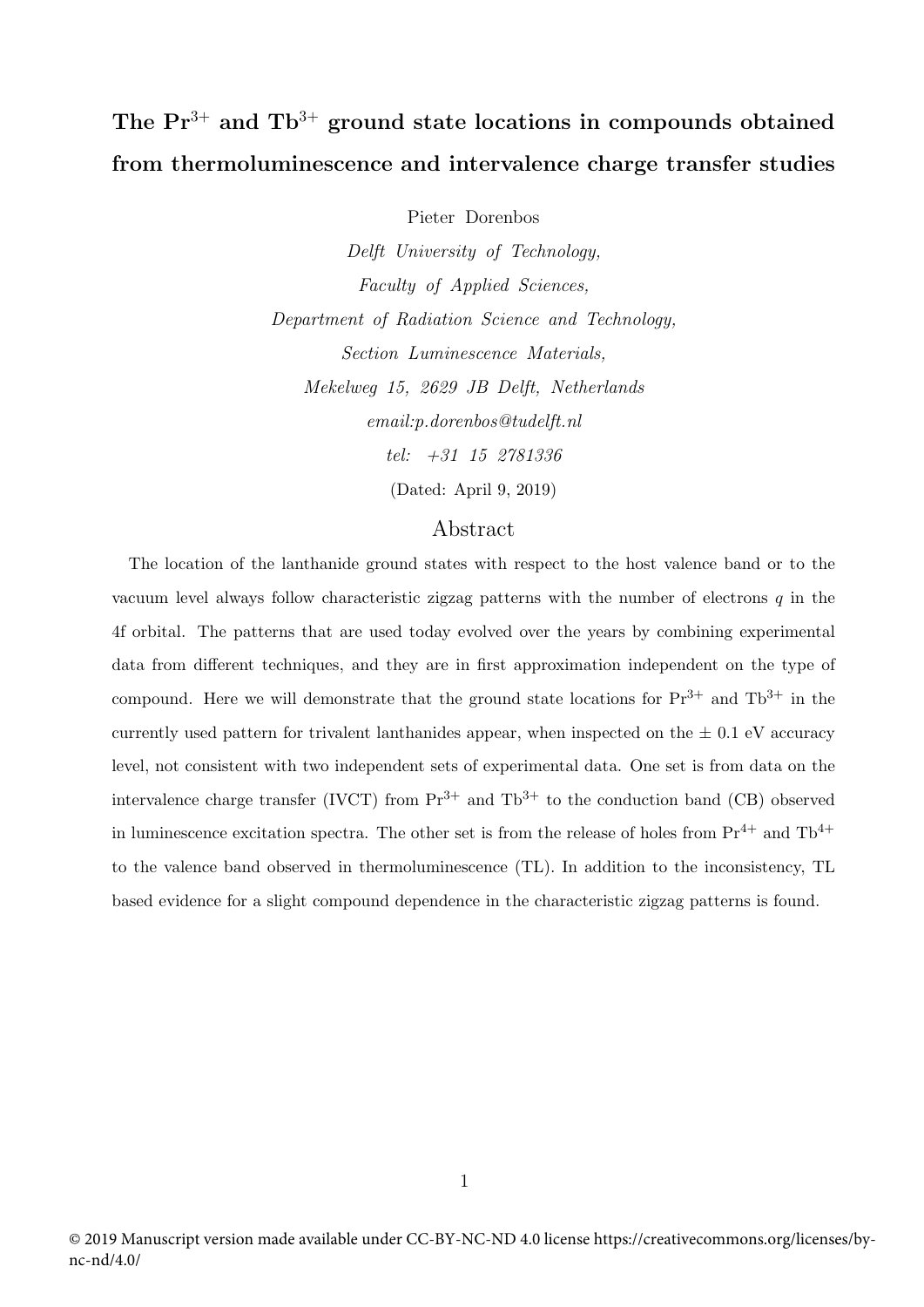#### I. INTRODUCTION

Figure 1 shows a typical vacuum referred binding energy (VRBE) scheme. It pertains to the electron binding in divalent and trivalent lanthanide levels in  $LuNbO<sub>4</sub>$ . The upper zigzag curve connects the binding energy in the ground state of the divalent lanthanides and the lower one in the ground state of the trivalent ones. The chosen shapes for the two zigzag curves have been subject to continual revisions inspired by new knowledge and insight together with new data. One of the first appearance of the divalent lanthanide curve within the band gap of a compound was by Pedrini *et al.* [1] for alkaline earth fluorides. It was based on a tilted version of that of the free divalent lanthanide ions as given by the  $3^{rd}$ ionization potentials. Another version of the divalent zigzag curve was presented in 2003 by Dorenbos [2]. It was based on experimental data on the charge transfer (CT) energy of an electron from the VB to a trivalent lanthanide with the divalent lanthanide 4f ground state as final state. Such data are most abundant for Eu, Sm, Tm, and Yb. To complement the data for lanthanides where CT-band information was missing, a semi-empirical evaluation on how the location of the lowest  $4f^{q-1}5d$ -level changes with type of lanthanide was made. Then by subtracting the experimental  $4f^{q-4}f^{q-1}5d$  energy differences, the  $4f^{q}$ -ground state energies were obtained. For trivalent lanthanides also an approach based on a smooth variation with q of the energy in the lowest  $4f^{q-1}5d$ -levels was followed.

Since then the shape of the zigzag curves have been corrected [3, 4], refined [5, 6], and verified [7]. The latest, minor, adjustment was made in 2017 [8]. The shape for the divalent lanthanide binding energy curve is now rated to be accurate on the  $\pm 0.1$  eV level. That for the trivalent lanthanides has not been tested that well yet. As Fig. 1 shows, most of the trivalent ground state levels are buried in the oxygen valence band and then one cannot use luminescence spectroscopy or thermo-luminescence to determine level locations with respect to the host bands.  $Ce^{3+}$ ,  $Pr^{3+}$ , and  $Tb^{3+}$  are however within the band gap. They are able to trap a hole from the valence band and hole release, illustrated by arrows 4) and 5) in Fig. 1, can be probed by thermoluminescence (TL) techniques. One may also excite an electron from the  $4f<sup>q</sup>$  ground state to the conduction band. Such transition, illustrated by arrows 2) and 3) in Fig. 1, is known as Inter Valence Charge Transfer (IVCT) [9–11].

In this work information on IVCT energies as derived from published spectroscopic data on  $Pr^{3+}$  and  $Th^{3+}$  doped compounds is collected. The energy difference between the IVCT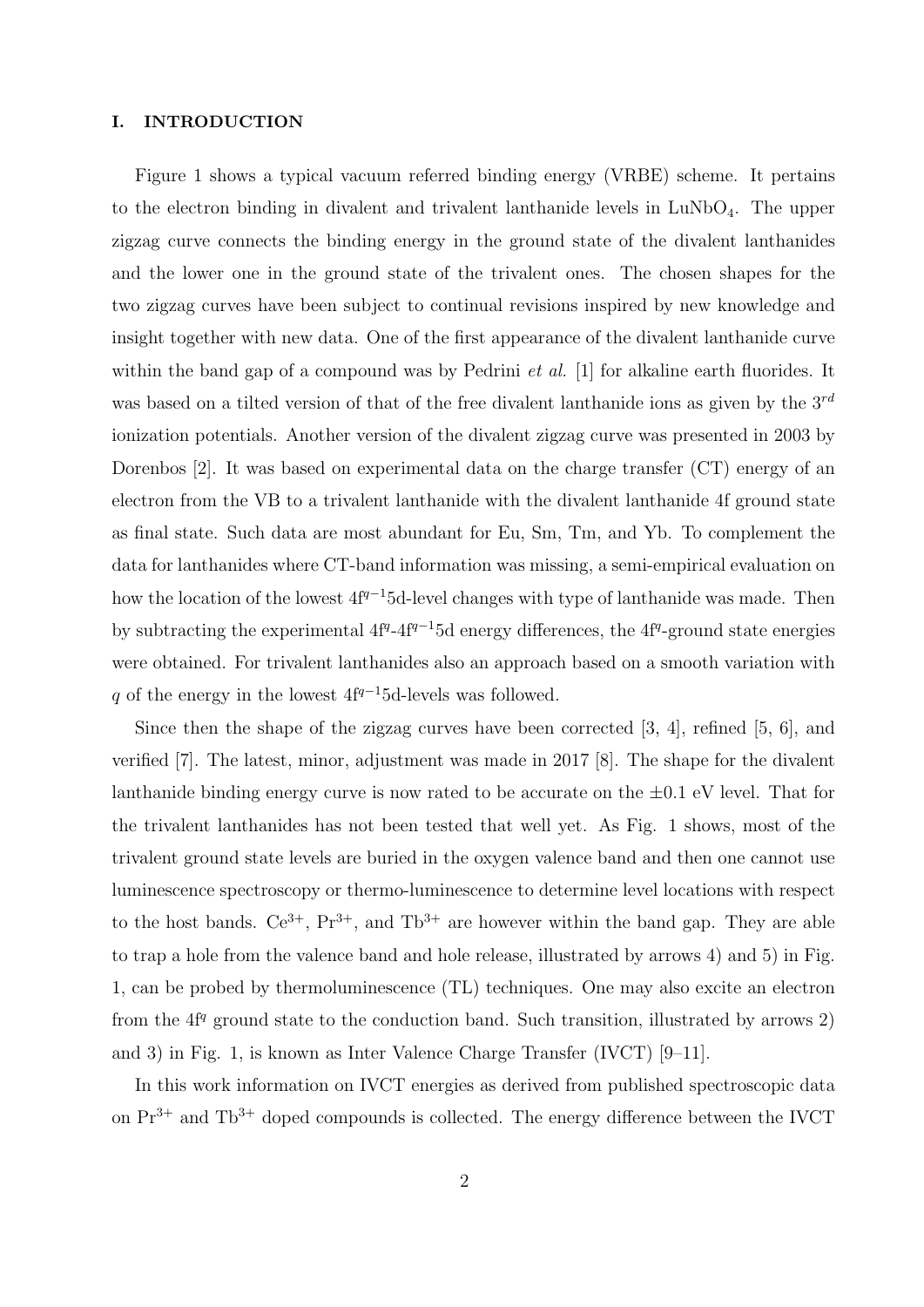from  $Pr^{3+}$  with that from  $Tb^{3+}$  is a direct measure for the difference between the  $Pr^{3+}$ and  $Tb^{3+}$  ground state energies in the band gap. With TL spectroscopy one may relate observed TL glow peaks to the release of a hole from  $Pr^{4+}$  and  $Th^{4+}$  to the valence band. The temperature at the maximum of the glow peak is directly related to the hole trapping depth, and information on the location of the  $Pr^{3+}$  and  $Th^{3+}$  ground state levels above the valence band is then obtained. We will show that the IVCT data and the TL-data are consistent, and conclude that the VRBE in the  $\mathrm{Pr}^{3+}$  and  $\mathrm{Th}^{3+}$  ground states are within  $\pm 0.1$ eV the same. TL-data also reveal a slight compound dependence in the VRBE difference.

# II. IVCT AND THERMOLUMINESCENCE DATA ON  $Pr^{3+}$  AND  $Th^{3+}$

## A. IVCT data

In [8, 12] it was already suggested that transitions from the  $\text{Th}^{3+}$  and  $\text{Pr}^{3+}$  ground state directly to the CB, as indicated by arrows 2) and 3) in Fig. 1, provide information on where to locate their ground state levels. Those transition can be observed as broad excitation and absorption bands in compounds where the CB-bottom is below the lowest  $4f^{q-1}5d$ -level. For  $LuNbO<sub>4</sub>$  this is seen in Figure 2 where the room temperature host excitation band is at 262 nm (4.75 eV) [13]. At 290 nm and 297 nm the 0.7 eV broad IVCT bands of  $Pr^{3+}$  and  $Tb^{3+}$  are observed. The higher energy  $Pr^{3+}$  IVCT band implies that the  $Tb^{3+}$  ground state is about 0.1 eV above that of  $Pr^{3+}$ .

To investigate this further, the literature on  $Pr^{3+}$  and  $Th^{3+}$  excitation and absorption spectra were carefully screened to obtain information on the energy of the IVCT band of  $Pr<sup>3+</sup>$  and of  $Tb<sup>3+</sup>$  in the same compound. Data are compiled in Table I and shown in Figure 3 where the IVCT band energy of  $\text{Th}^{3+}$  is displayed against that of  $\text{Pr}^{3+}$ . IVCT bands can only be observed when they are not obscured by much more intense 4f-5d transitions. The listed compounds in Table I therefore mostly relate to 4d and 5d transition metal (W, V, Mo, Nb) based compounds where the conduction band is between -3 and -4 eV on the VRBE scale [14]. Compounds with Zn, In, Cd, Sn, and Sb also have a low lying CB-bottom [15, 16]. In all those compounds, the lowest  $4f^{q-1}5d$  level is inside the CB.

On average the IVCT band of  $Tb^{3+}$  in the data of Fig. 3 is at 0.06 eV higher energy than that of  $Pr^{3+}$  with a standard deviation of 0.11 eV. This implies that the Tb<sup>3+</sup> ground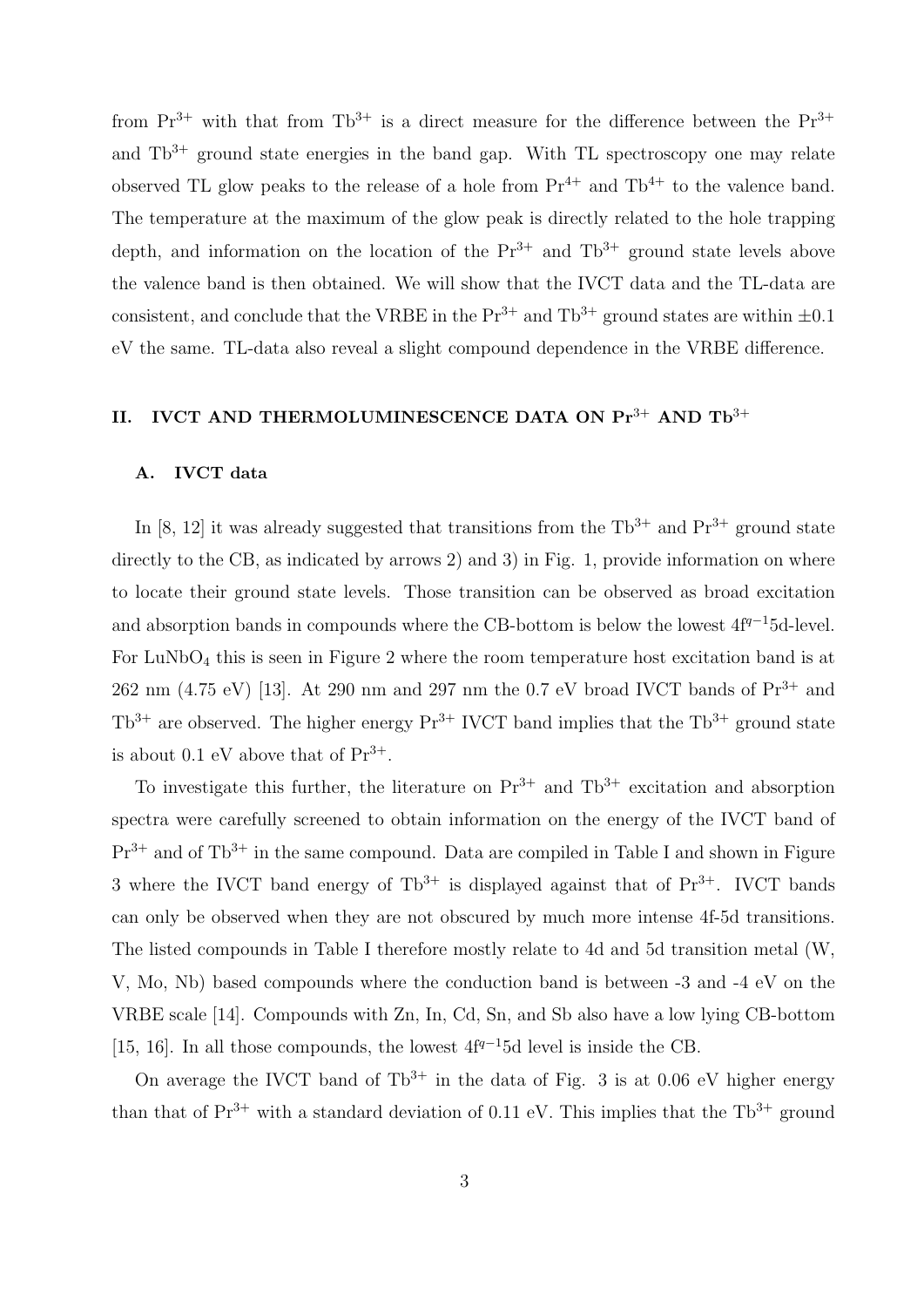state energy is about 0.05 eV below that of  $Pr^{3+}$ . However, the latest parameter set for the trivalent zigzag curve in [8], places the  $Tb^{3+}$  ground state 0.18 eV above that of  $Pr^{3+}$ . This already indicates that the trivalent zigzag curve may need for Pr and Tb about 0.24 eV correction. IVCT bands have typical width of 0.8 eV (FWHM) and are often located close to the host excitation band. Figure 2 for  $LuNbO<sub>4</sub>$  is an example where the IVCT bands are still separated from the host excitation. For most of the compounds in Table I the separation is less clear, and the bands appear as shoulder peaks or even as a long wavelenght tail on the host excitation peak. This all leads to relatively large errors in IVCT band energies. For a better assessment of the indicated correction, an independent and more accurate evaluation on the energy difference between Pr and Tb ground state energies in compounds will be required.

## B. TL-data

Recently it was shown that hole release from  $Tb^{4+}$  and  $Pr^{4+}$  to the valence band can be probed, just like electron release from a divalent lanthanide to the conduction band in [7], by TL studies. TL is a sensitive technique, and it can provide more accurate data on the difference between Pr and Tb ground state energies than IVCT bands do [17]. One of the first observations for hole release from lanthanides was by Bos *et al.* [18] for  $YPO_4$  with Tb-Sm and Tb-Tm combinations. The released hole from  $Tb^{4+}$  recombines with the electron trapped on  $\text{Sm}^{2+}$  or  $\text{Tm}^{2+}$  to generate  $\text{Sm}^{3+}$  or  $\text{Tm}^{3+}$  emission. You *et al.* [20] observed glow peaks for  $Y_3Al_5O_{12}$  with the Pr-Eu and Tb-Eu combination but they were not assigned yet to hole release from Pr and Tb. The correct assignment was made by Milliken et al. [21]. A more dedicated study on hole release was by Luo *et al.* [22] on GdAlO<sub>3</sub>. Figure 4 shows the TL-glow peaks with glow peak maxima at 416 K for  $\text{Th}^{4+}$  hole release and 428 K for  $Pr^{4+}$  hole release. The released hole recombines with the electron trapped on  $Eu^{2+}$ or on  $\rm Sm^{2+}$  yielding  $\rm Eu^{3+}$  or  $\rm Sm^{3+}$  emission. The hole release from  $\rm Tb^{4+}$  and  $\rm Pr^{4+}$  in the REPO<sub>4</sub> (RE =La, Gd, Y, Lu) was further studied in Lyu *et al.* [23, 24]. In YPO<sub>4</sub> the glow peak from hole release from  $\text{Th}^{4+}$  was observed at 507 K at a heating rate of 1K/s. The hole release from  $Pr^{4+}$  takes place at 10K lower temperature of 497 K. In solid solutions of  $(Y, Lu)PO<sub>4</sub>$  the glow peaks shift from 497K towards 555K for  $Pr<sup>4+</sup>$  and from 507K towards 570K for Tb<sup>4+</sup> in LuPO<sub>4</sub> [23]. Data on the temperature  $T_m$  at the maximum of the glow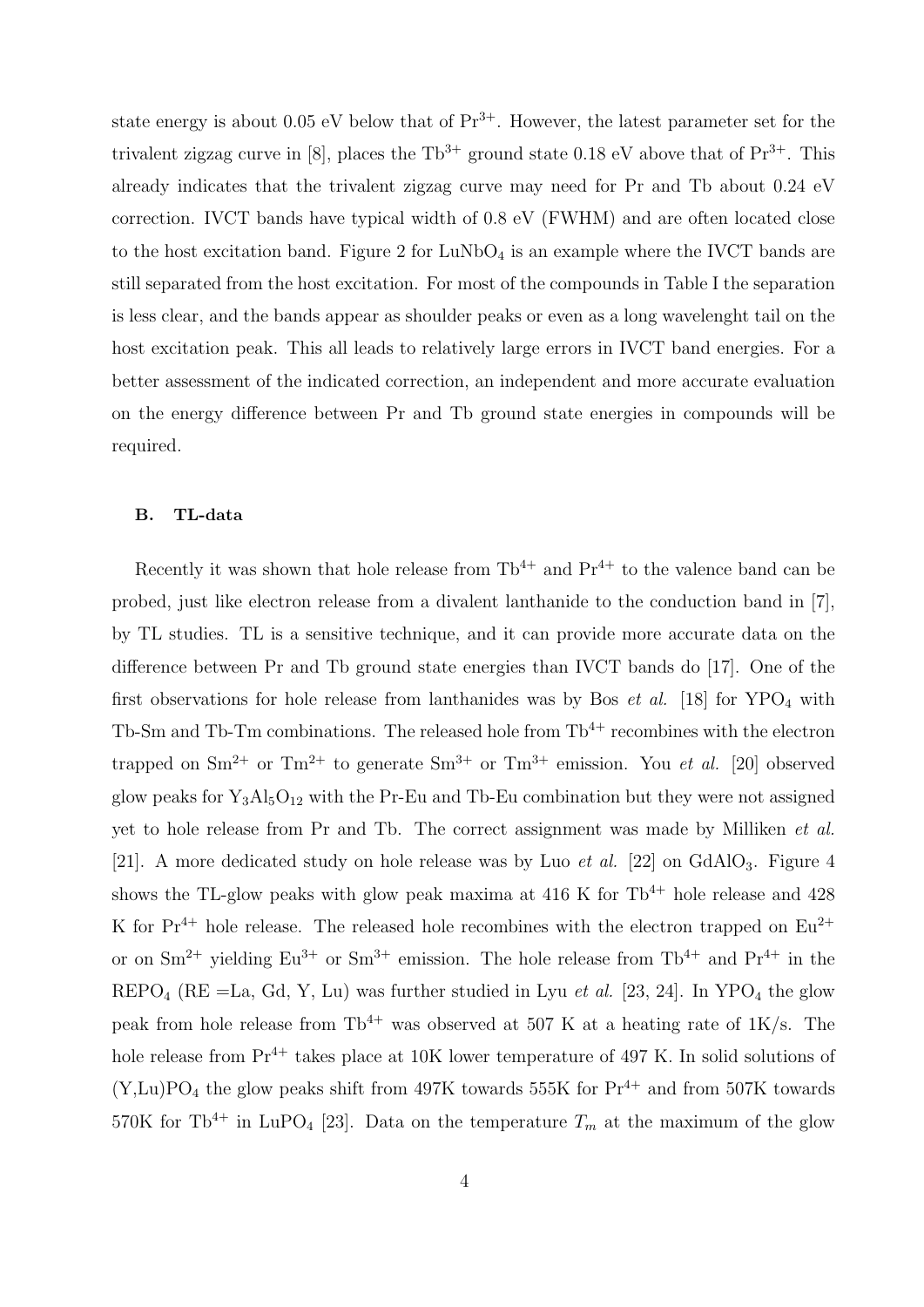peak for hole release from  $Tb^{4+}$  and  $Pr^{4+}$  are compiled in Table II.

Inspecting Table II we observe that in  $LaPO<sub>4</sub>$  the glow peak from Tb<sup>4+</sup> appears at 30 K higher temperature than from  $Pr^{4+}$  which reduces to 15-12K higher temperature for GdPO<sub>4</sub>, LuPO<sub>4</sub>, and YPO<sub>4</sub>. However, it appears at 5 K lower temperature for LiLuSiO<sub>4</sub> to become 14 K lower for GdAlO<sub>3</sub>. 300-350 K/eV is the typical shift of a TL glow peak maximum with trapping depth [17], and from the glow peak temperatures the energy difference  $\Delta E_{Tb-Pr}$ between the  $\text{Th}^{3+}$  and  $\text{Pr}^{4+}$  ground state can be estimated as listed in column 5 of Table II. It suggests that the  $Tb^{3+}$  ground state moves from 0.1 eV above to 0.05 eV below that of  $Pr^{3+}$ . These TL data on the one hand confirm that the ground state of  $Tb^{3+}$  and that of  $Pr<sup>3+</sup>$  in oxide compounds coincide within  $\pm 0.1$  eV as found from the IVCT data, but on the other hand they also indicate that the energy difference between the  $Pr^{3+}$  and  $Th^{3+}$  ground states is slightly compound dependent.

### III. DISCUSSION

The shape for the divalent zigzag curve is for  $YPO<sub>4</sub>$  quite well established particularly because of accurate data from thermoluminescence studies [7, 18]. For other compounds always the same shape is assumed. The shape for the trivalent curve is much less certain. Optical spectroscopy and TL-studies can only provide data on the trivalent lanthanides with ground state level within the band gap. For the oxide compounds we have only  $Ce^{3+}$ ,  $Pr^{3+}$ and  $Tb^{3+}$ , and to arrive at a proper shape for all the trivalent lanthanides one has to make use of additional other methods.

For the VRBE  $E_{4f}(q, 3+, A)$  of the trivalent lanthanides in a compound A, a shifted and tilted version of the free ion curve was proposed that can be expressed as [4, 19]

$$
E_{4f}(q, 3+, A) = E_{4f}(q, 3+, \text{vacuum}) + E(Eu, 3+, A) + \alpha(3+) [R(Eu, 3+) - R(q, 3+)] \tag{1}
$$

where  $E_{4f}(q, 3+)$ , vacuum), shown as curve 1) in Fig. 5, is equivalent to the 4<sup>th</sup> ionization potential of the lanthanide atoms.  $E(Eu, 3+, A)$  is the chemical shift in binding energy in the  $4f<sup>6</sup>$  ground state of  $Eu<sup>3+</sup>$  due to Coulomb repulsion between the 4f electrons and the negatively charged ligands of the anion surrounding [19].  $[R(Eu, 3+) - R(q, 3+) ]$  is the ionic radius difference of the 3+ lanthanide with  $4f^q$  configuration with that of  $Eu^{3+}$ , and  $\alpha(3+)$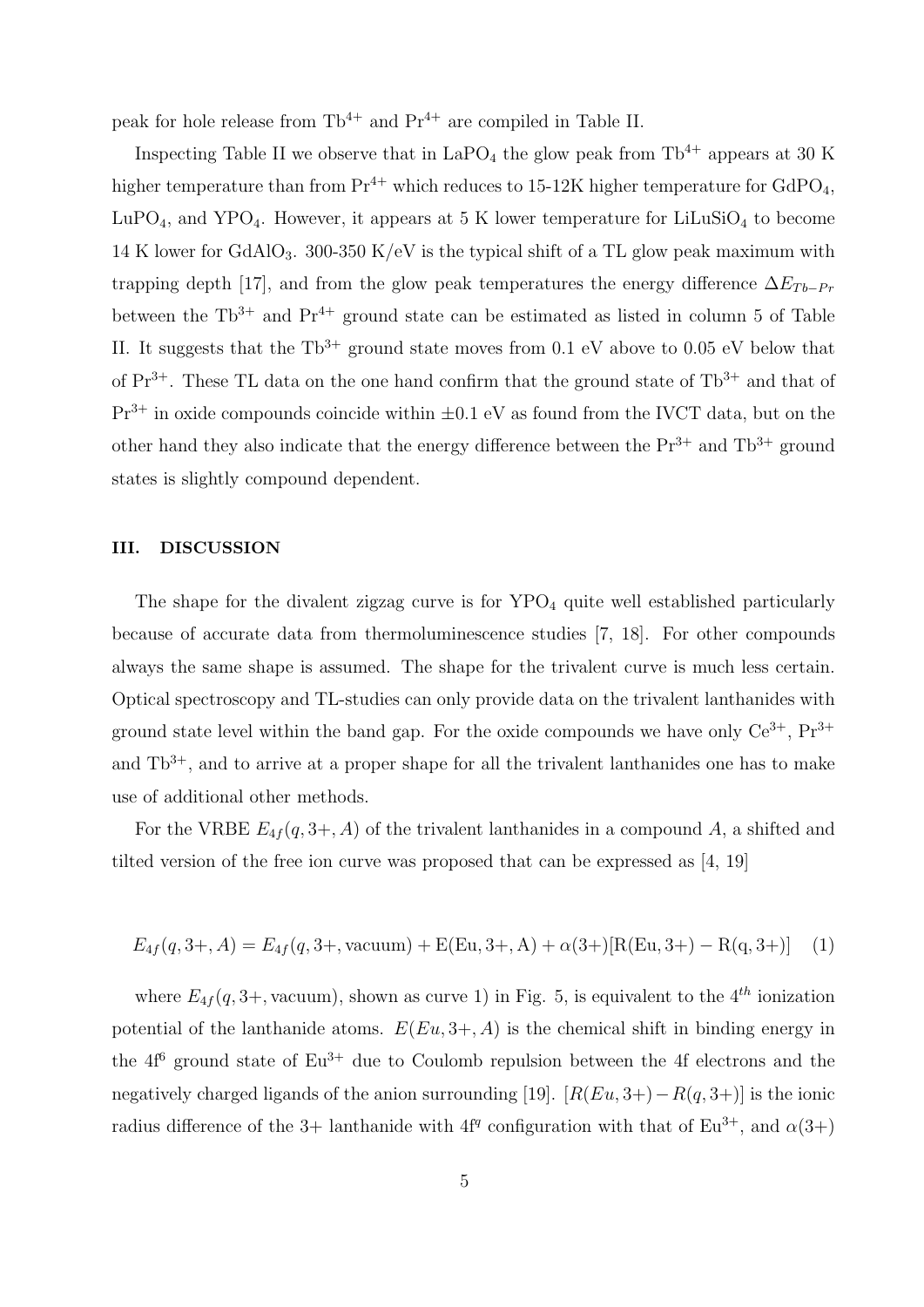is the so-called tilt parameter. The parameter values proposed in 2009 were based on Eq. (1) with a tilt parameter of 0.17 eV/pm [3]. The Tb<sup>3+</sup> ground state is then at 1.06 eV above that of  $Pr^{3+}$ . These parameters were not long in use because one year later in 2010 [4] it was realized that the IVCT band energies involving  $Pr^{3+}$  and  $Th^{3+}$  provide direct experimental data on level locations within the band gap. For several transition metal based compounds, clear evidence was found that the IVCT band for  $Tb^{3+}$  is close in energy to that for  $Pr^{3+}$ , and that translates to similar ground state locations for  $Pr^{3+}$  and  $Th^{3+}$ . Based on these observations the tilt parameter was reduced from 0.17 to 0.11 eV/pm in [4] which is shown as the dashed curve 2) in Fig. 5. Tb<sup>3+</sup> appears now 0.56 eV above  $Pr^{3+}$  which was still too much, and the Tb data point was lowered somewhat further and that of Pr raised slightly until an acceptable difference of 0.18 eV was obtained as in curve 3). Note that this forced correction leads to a zigzag pattern that deviates from a tilted and shifted version of the free ion curve given by Eq. (1).

The results of Fig. 3 and Table I show that for the oxide compounds  $E_{4f}(8,3+,A)$  $E_{4f}(2,3+,A) - 0.06 \pm 0.11$  eV. Going from phosphates, to silicates, to aluminates, the TL-data in Table II show that the Tb<sup>3+</sup> ground state moves from  $\approx 0.1$  eV above that of  $Pr^{3+}$  in LaPO<sub>4</sub> to ≈0.05 eV below in GdAlO<sub>3</sub>. IVCT bands are very clearly observed in the Ba $RE_2ZnO_5$  (RE= La, Gd, Y) compounds, and the data in Table I even suggest that  $Tb^{3+}$  may be 0.11 to 0.26 eV below  $Pr^{3+}$ . In the sequence phosphates, silicates, aluminates,  $BaRE<sub>2</sub>ZnO<sub>5</sub>$ , the bonding strenght in the oxygen ligands decreases which suggests a relationship between the Tb-Pr energy difference and the nephelauxetic effect.

Considering the above findings, the parameter set for the trivalent lanthanide zigzag shape (curve 3 in Fig. 5) with  $Tb^{3+}$  0.18 eV above  $Pr^{3+}$  needs to be reconsidered. We also need to add a compound dependence to that shape which requires a theoretical justification. An obvious source for a compound dependence in the Pr-Tb energy difference is the tilt parameter  $\alpha(3+)$  of Eq. (1). The chemical shift model predicts already an increase of  $\alpha(3+)$ with increasing nephelauxetic effect [19]. However, it will work into the wrong direction and we must seek for another, opposite and stronger, effect. The nephelauxetic effect is a wellknown and well-studied phenomenon, and a recent review on how that affects the  $Pr^{3+}$ excited state  $4f<sup>3</sup>$  energy levels was provided by Tanner and Yeung [25]. In forthcoming work the nephelauxetic effect on the VRBE in the  $4f<sup>q</sup>$  ground states of the lanthanide will be explored, and this indeed will be able to provide an explanation.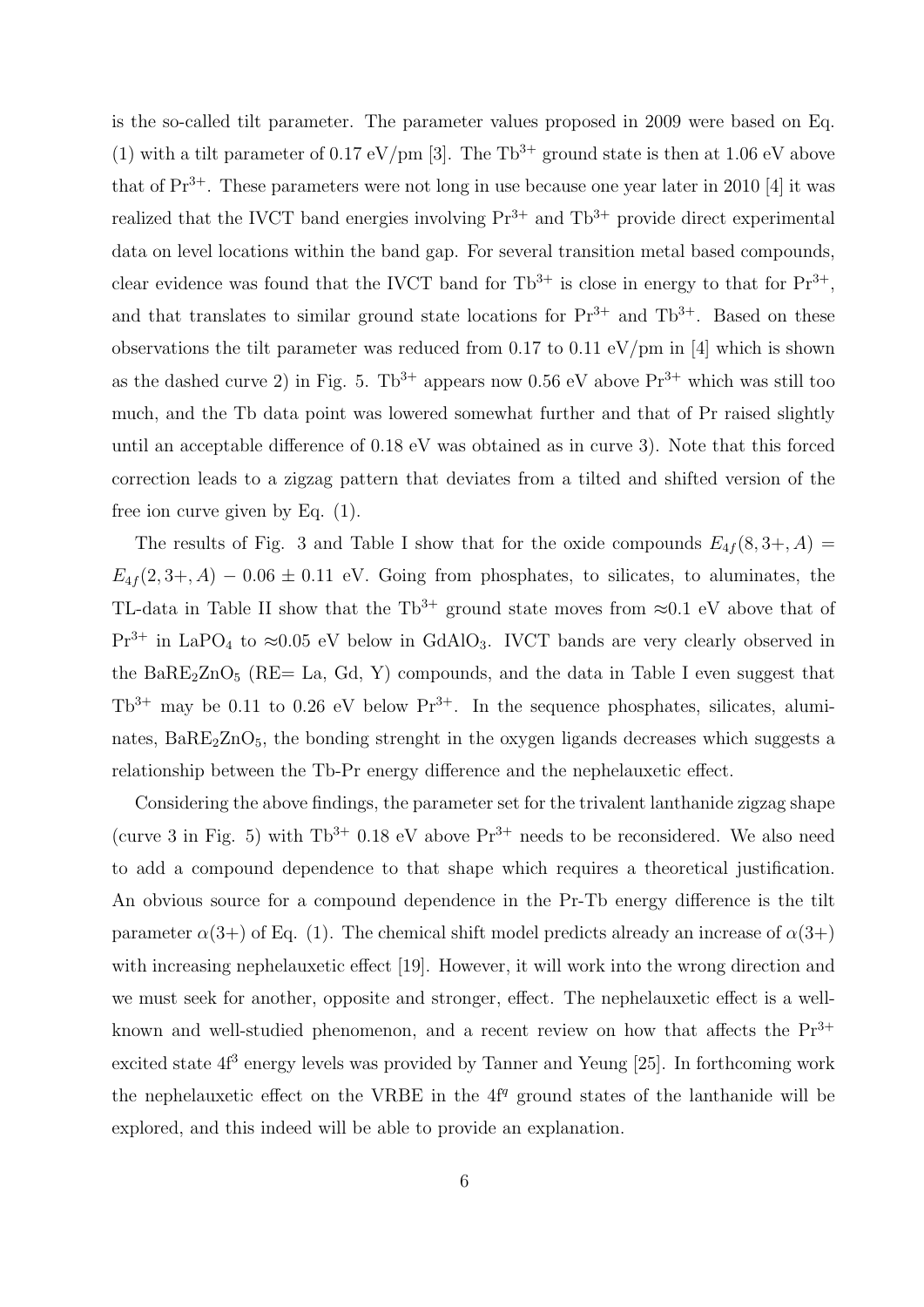Summarizing, we need to redefine the shape of the zigzag curve for the trivalent lanthanides in such fashion that, at least in oxide compounds, the  $Tb^{3+}$  ground state has about the same energy as the  $Pr^{3+}$  ground state. In addition we need to find a theoretical justification and a model to add a compound dependence to the shape of the zigzag curve. The compound dependence is then a minor effect of at most few 0.1 eV. It can often be ignored when dealing with optical spectroscopy data based on charge transfer bands. However, for the much more sensitive TL-spectroscopy such changes are of significance. Apart from the chemical shift, Eq. (1) does not depend on type of compound, and then also this equation needs to be redefined.

- [1] C. Pedrini, F. Rogemond, D.S. McClure, J. Appl. Phys. 59 (1986) 1196.
- [2] P. Dorenbos, J. Phys.: Condens. Matter 15 (2003) 8417.
- [3] P. Dorenbos, J. Alloys and Compounds 488 (2009) 568.
- [4] P. Dorenbos, A.H. Krumpel, E. van der Kolk, P. Boutinaud, M. Bettinelli, E. Cavalli, Optical Materials 32 (2010) 1681.
- [5] P. Dorenbos, E.V.D. van Loef, A.P. Vink, E. van der Kolk, C.W.E. van Eijk, K.W. Krämer, H.U. Güdel, W.M. Higgins, K. Shah, J. Lumin.117 (2006) 147.
- [6] P. Dorenbos, J. Lumin. 122-123 (2007) 315.
- [7] A.J.J. Bos, P. Dorenbos, A. Bessiere, B. Viana, Radiation Measurements 43 (2008) 222.
- [8] P. Dorenbos, Opt. Materials 69 (2017) 8.
- [9] P. Boutinaud, R. Mahiou, E. Cavalli, M. Bettinelli, J. Applied Physics, 96 (2004) 4923.
- [10] P. Boutinaud, E. Pinel, M. Oubaha, R. Mahiou, E. Cavalli, M. Bettinelli, Optical Materials 28 (2006) 9.
- [11] P. Boutinaud, P. Putaj, R. Mahiou, E. Cavalli, A. Speghini, Spectroscopy Letters 40 (2007) 209.
- [12] E. Cavalli, P. Boutinaud, M. Bettinelli, P. Dorenbos, J. Solid State Chem. 181 (2008) 1025.
- [13] Chunmeng Liu, Fengjuan Pan, Qi Peng, Weijie Zhou, Rui Shi, Lei Zhou, Jianhui Zhang, Jun Chen, Hongbin Liang, J. Phys. Chem. C, 120 (2016) 26044.
- [14] P. Dorenbos, E.G. Rogers, ECS Journal of Solid State Science and Technology, 3 (2014) R150.
- [15] P. Dorenbos, ECS Journal of Solid State Science and Technology, 3 (2014) R19.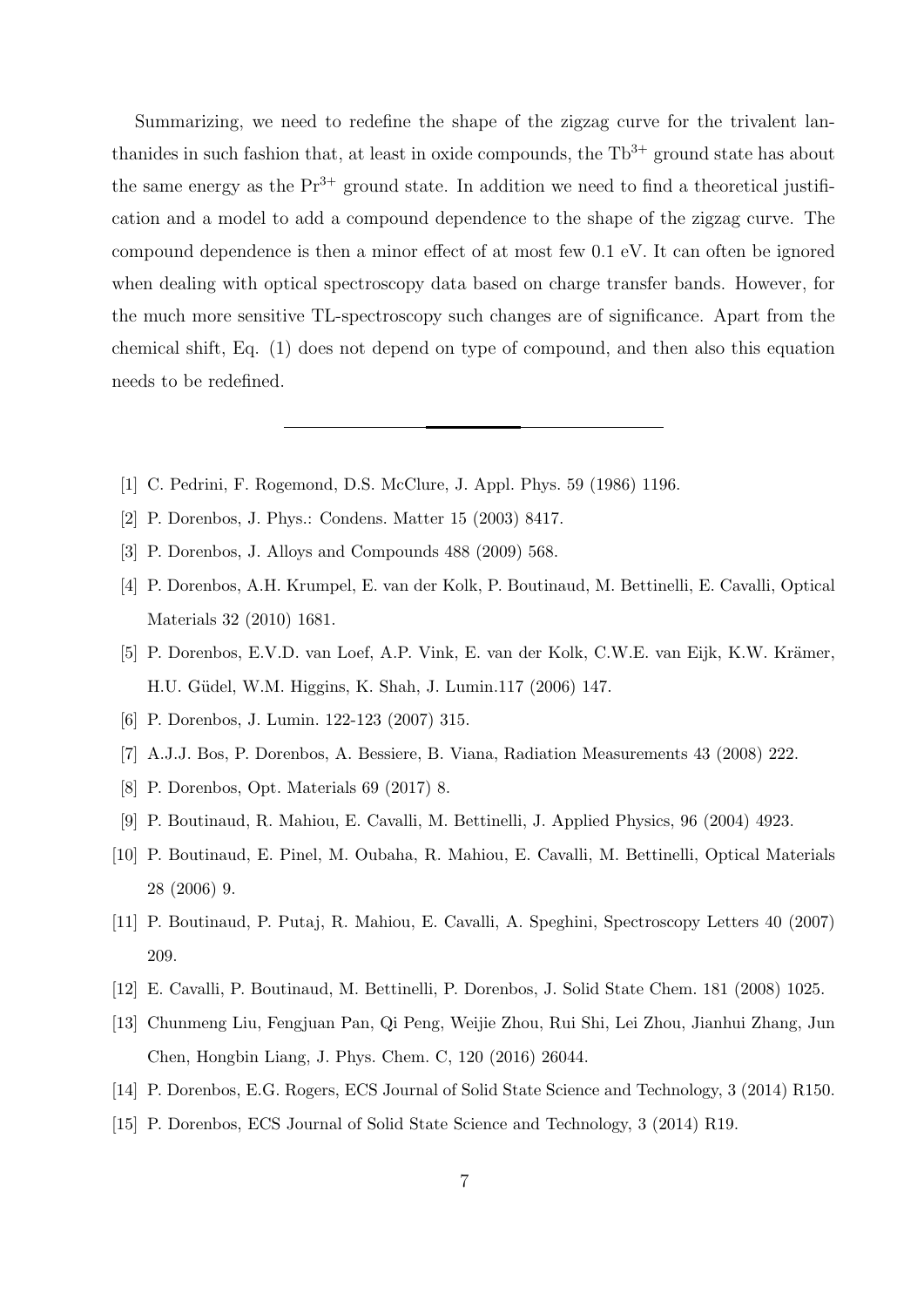- [16] A.M. Srivastava, S.J. Carmardello, P. Dorenbos, M.K. Brik, Optical Materials 70 (2017) 57.
- [17] A.J.J. Bos, Materials 10 (2017) 1357.
- [18] A.J.J. Bos, P. Dorenbos, AQ. Bessiere, A. Lecointre, M. Bedu, M. Bettinelli, F. Piccinelli, Rad. Meas. 46 (2011) 1410.
- [19] P. Dorenbos, Phys. Rev. B 85 (2012) 165107.
- [20] Fangtian You, A.J.J. Bos, Qiufeng Shi, Shihua Huang, P. Dorenbos, Phys. Rev. B 85 (2012) 115101.
- [21] E.D. Milliken, L.C. Oliveira, G. Denis, E.G. Yukihara, J. Lumin. 132 (2012) 2495.
- [22] Hongde Luo, Adrie J. J. Bos, Pieter Dorenbos, J. Phys. Chem. C 120 (2016) 5916.
- [23] Tianshuai Lyu, Pieter Dorenbos, J. Mat. Chem. C 6 (2018) 369.
- [24] Tianshuai Lyu, Pieter Dorenbos, under review February (2019).
- [25] Peter A. Tanner, Yau Yuen Yeung, J. Phys. Chem. A 117 (2013) 10726.
- [26] Tianshuai Lyu, Pieter Dorenbos, to be published.
- [27] A.M. Srivastava, S.J. Camardello, H.A. Comanzo, M. Trevisani, M. Bettinelli, J. Lumin. 148 (2014) 262.
- [28] A.M. Srivastava, J. Lumin. 69 (1996) 301.
- [29] Jinyong Kuang, Yingliang Liu, Chem. Phys. Lett. 424 (2006) 58.
- [30] L.C.V. Rodrigues,H.F. Brito, J. Holsa, R. Stefani, M.C.F.C. Felinto, M. Lastusaari, T. Laamanen, L,A,O, Nunes, The J. of Phys. Chem. C 116 (2012) 11232.
- [31] Shaoan Zhang, Yihua Hu, Li Chen, Guifang Ju, Zhonghua Wang, Jun Lin, Opt. Mater. 47 (2015) 203.
- [32] Yahong Jin, Yihua Hu, Li Chen, Yinrong Fu, Zhongfei Mu, Tao Wang, Jun Lin, Journal of Alloys and Compounds 616 (2014) 159.
- [33] Lay-Gaik Teoh, Mu-Tsun Tsai, You-Chia Chang, Yee-Shin Chang, Ceramics International 44 (2018) 2656.
- [34] Yee-Shin Chang, Hui-Jan Lin, Yu-Chun Li, Yin-Lai Chai, Yeou-Yih Tsai, Journal of Solid State Chemistry 180 (2007) 3076.
- [35] Bingfu Lei, Bin Li, Haoran Zhang, Liming Zhang, Yan Cong, Wenlian Li, J. Electrochem. Soc. 154 (2007) H623.
- [36] Sang Hoon Shin , Duk Young Jeon, Chang Won Park, Dong Sik Zang, Jpn. J. Appl. Phys. 42 (2003) 3508.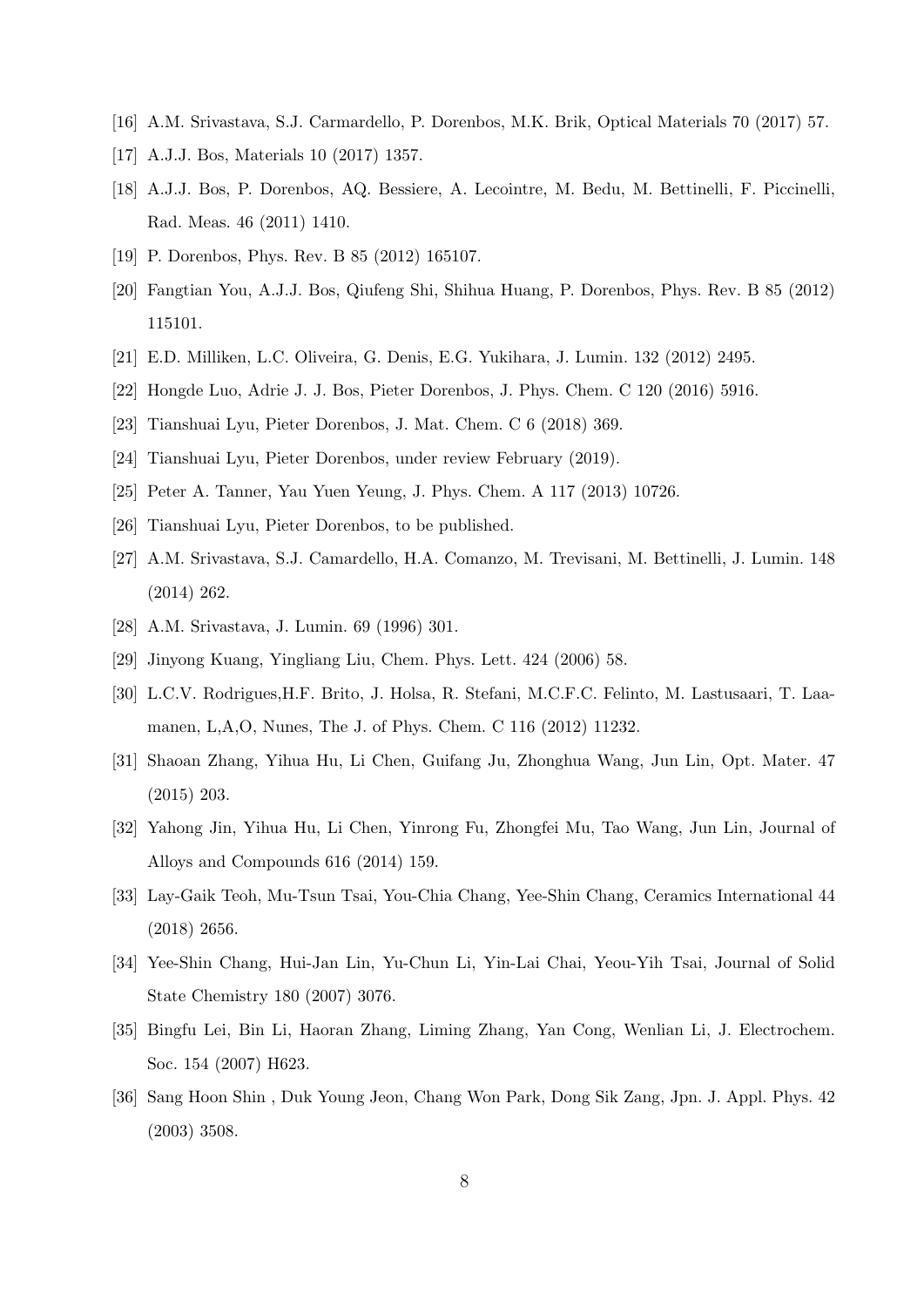- [37] K. Goto, Y. Nakachi, K. Ueda, Thin Solid Films 516 (2008) 5885.
- [38] Zuoqiu Liang, Jinsu Zhang, Jiashi Sun, Xiangping Li, Lihong Cheng, Haiyang Zhong, Shaobo Fu, Yue Tian, Baojiu Chen, Physica B: Cond. Matter, 412 (2013) 36.
- [39] Xue Yu, Yuhui Xu, Shuangyu Xin, Jianbei Qiu, J. Am. Ceram. Soc. 94 (2011) 985.
- [40] Yahong Jin, Yihua Hu, Li Chen, Xiaojuan Wang, Guifang Ju, Zhongfei Mu, J. Lumin. 138 (2013) 83.
- [41] Xiaoming Liu, Jun Lin, Solid State Sciences 11 (2009) 2030.
- [42] Xianghong He, Mingyun Guan, Zhongchun Li, Tongming Shang, Ning Lian, Quanfa Zhou, J. Am. Ceram. Soc., 94 (2011) 2483.
- [43] Young-Sik Cho, Young-Duk Huh, Electron. Mater. Lett., Vol. 10, No. 6 (2014) 1185.
- [44] Wen Wu, Yawen Xuan, Jiang nong Yin, Jianpin Xie, Res Chem Intermed 41 (2015) 2479.
- [45] Fengjun Chun, Binbin Zhang, Hai Su, Hanan Osman, Wen Deng, Weili Deng, Haitao Zhang, Xiaoyun Zhao, Weiqing Yang, Journal of Luminescence 190 (2017) 69.
- [46] P. Yang, C. Li, W. Wang, Z. Quan, A. Gai, J. Lin, J. Solid Sate Chem. 182 (2009) 2510.
- [47] S Mahlik, M Behrendt, M Grinberg, E Cavalli, M Bettinelli, J. Phys. Cond. Matter 25 (2013) 105502.
- [48] E. Cavalli, P. Boutinaud, R. Mahiou, M. Bettinelli, P. Dorenbos, Inorganic Chemistry 49 (2010) 4916.
- [49] L. S. Cavalcante, F. M. C. Batista, M. A. P. Almeida, A. C. Rabelo, I. C. Nogueira, N. C. Batista, J. A. Varela, M. R. M. C. Santos, E. Longob, M. Siu Li, RSC Advances, 2 (2012) 6438.
- [50] Jintai Lin, Zhi Zeng, Qianmin Ma, Qianming Wang, Yanfen Zhang, Energy 64 (2014) 551.
- [51] Yanlin Huang, Taiju Tsuboi, Hyo Jin Seo, J. Phys. Chem. A 112 (2008) 5839.
- [52] Feibing Xiong, Yanfu Lin, Yujin Chen, Zundu Luo, En Ma, Yidong Huang, Chem. Phys. Lett. 429 (2006) 410.
- [53] M. Nikl, P. Bohacek, A. Vedda, M. Fasoli, J. Pejchal, A. Beitlerova, M. Fraternali, M. Livan, J. Appl. Phys. 104 (2008) 093514.
- [54] A. Nosenko, L. Kostyk, L. Koslovs'ka, Journal of Luminescence 90 (2000) 49.
- [55] P. Boutinaud, M. Bettinelli, F. Diaz, Optical Mater. 32 (2010) 1659.
- [56] Sebastian Schwung, Daniel Rytz, Birgit Heying, Ute Ch.Rodewald, Oliver Niehaus, David Enseling, Thomas Jstel, Rainer Pttgen, J. Lumin. 166 (2015) 289.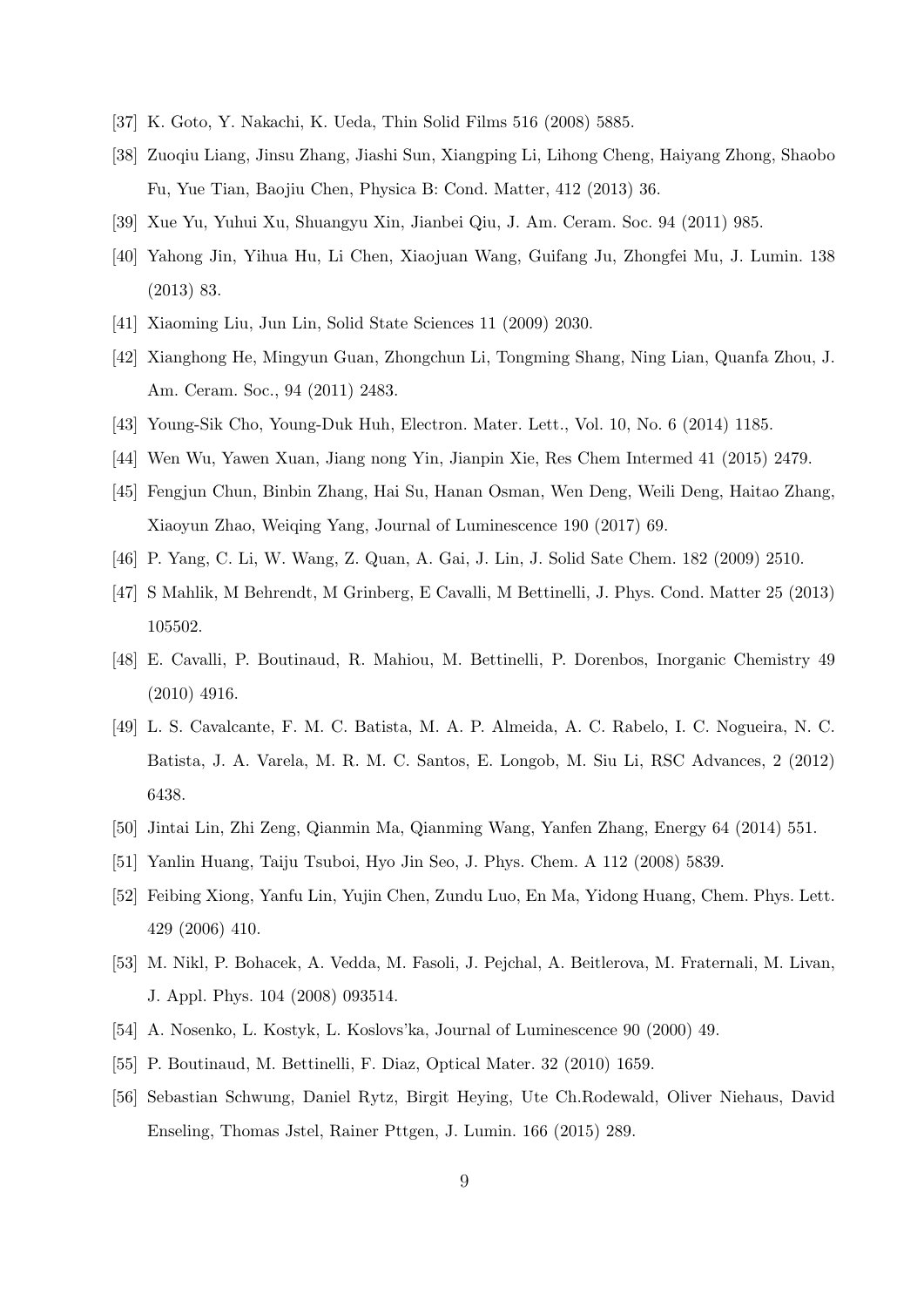- [57] P. Boutinaud, R. Mahiou, E. Cavalli, M. Bettinelli, Chem. Phys. Lett. 418 (2006) 185.
- [58] A. H. Krumpel, E. van der Kolk, P. Dorenbos P. Boutinaud, E. Cavalli, M. Bettinelli, Mater. Science and Eng. B 146 (2008) 114.
- [59] A.H. Krumpel, E. van der Kolk, E. Cavalli, P. Boutinaud, M. Bettinelli, P. Dorenbos, J. Phys. Cond. Matter 21 (2009) 115503.
- [60] R.G. DeLosh, T.Y. Tien, E.F. Gibbons, P.J. Zacmanidis, H.L. Stadler, The Journal of Chem. Phys. 53 (1970) 681.
- [61] A. Mraouefel, L. Guerbous, A. Boukerika, M. Diaf, A. Mendoud, M. Seraiche, M. Taibeche, M.S.E. Hamroun, N. Baadji, Optical Materials 65 (2017) 129.
- [62] S. Mahlik, M. Grinberg, A.A. Kaminskii, M. Bettinelli, P. Boutinaud, J. Lumin. 129 (2009) 1219.
- [63] Jun-Cheng Zhang, Yun-Ze Long, Xu Yan, Xusheng Wang, Feng Wang, Chem. Mater. 28 (2016) 4052.
- [64] Juan Geng, Yonghu Chen, Guangrui Gu, Lianhua Tian, Opt. Mater. 36 (2014) 1093.
- [65] Jieqiang Xian,Shuangping Yi, Yaomin Deng,Lu Zhang, Xiaoxue Hu,Yinhai Wang, Physica B 483 (2016) 19.
- [66] P. Boutinaud, E. Cavalli, M. Bettinelli, J. Phys. Cond. Matter 19 (2007) 386230.
- [67] Liya Zhou, Wallace C.H. Choy, Jianxin Shi, Menglian Gong, Hongbin Liang, J. Alloys and Comp. 463 (2008) 302.
- [68] M. Hirano, H. Dozono, Materials Chemistry and Physics 143 (2014) 860.
- [69] Xiaoming Liu, Ying Lu, Chen Chen, Shenglian Luo, Yuehua Zeng, Xiaoqian Zhang, Mengmeng Shang, Chunxia Li, Jun Lin, J. Phys. Chem. C 118 (2014) 27516.
- [70] P.T. Diallo, P. Boutinaud, R. Mahiou, J.C. Cousseins, phys. stat. sol. (a) 160 (1997) 255.
- [71] P. Boutinaud, E. Pinel, M. Dubois, A. P. Vink, R. Mahiou, J. Lumin. 11 (2005) 69.
- [72] R. Fujiwara, H. Sano, M. Shimizu, M. Kuwabara, J. Lumin. 129 (2009) 231.
- [73] D.R. Taikar, C.P.Joshi, S.V.Moharil, P.L.Muthal, S.M.Dhopte, Journal of Luminescence 132 (2012) 1112.
- [74] M.J.J. Lammers, H. Donker, G. Blasse, Mater. Chem. and Phys. 13 (1985) 527.
- [75] Heena Dahiya, Mandeep Dalal, Jyoti Dalal, V.B. Taxak, S.P. Khatkar, Dinesh Kumar, Materials Research Bulletin 99 (2018) 86.
- [76] G.C. Aumüller, W. Köstler, B.C. Grabmaier, R. Frey, J. Phys. Chem. Solids, 55 (1994) 767.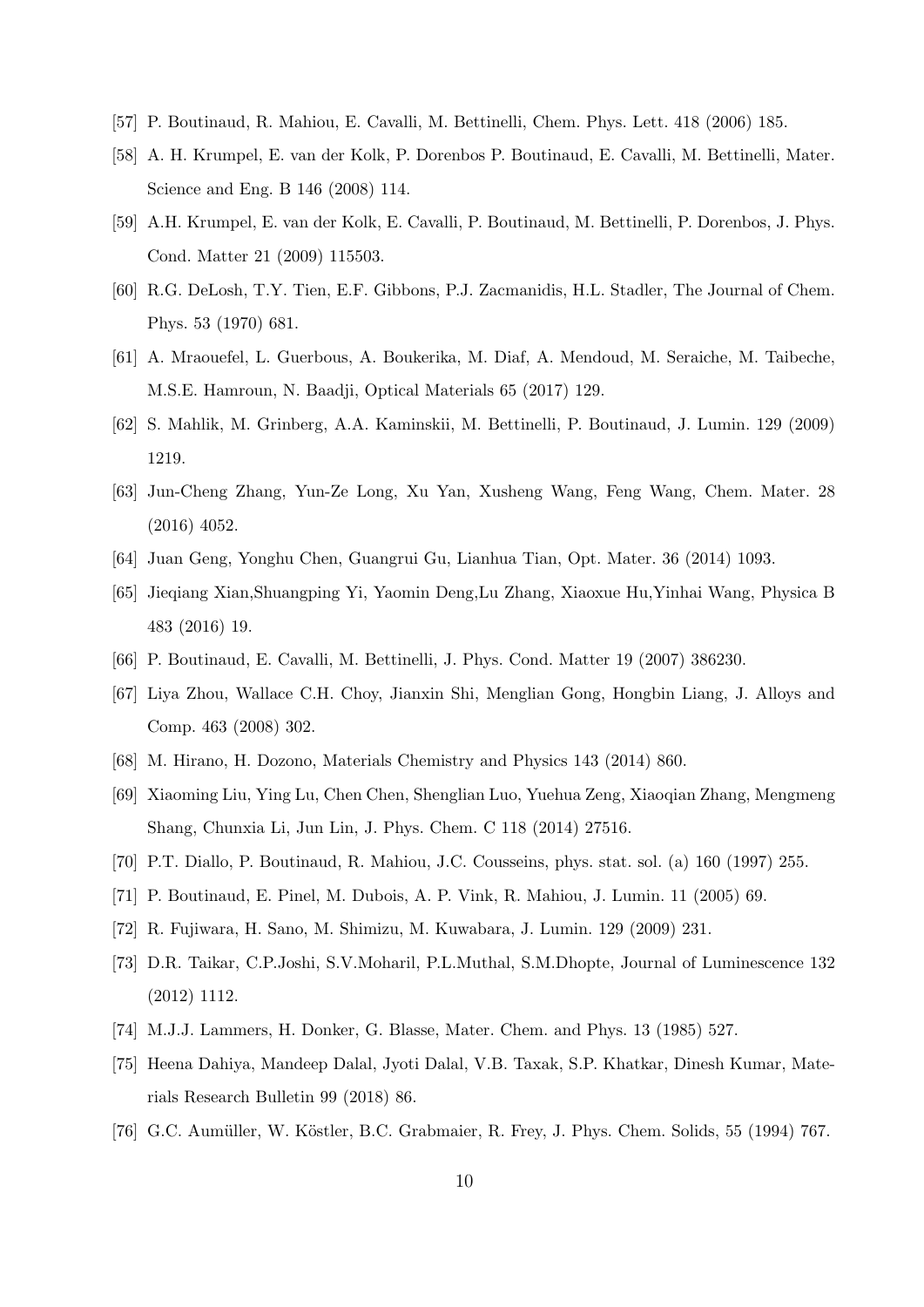- [77] R.C. Ropp, J. Electrochem. Soc. 111 (1964) 311.
- [78] Zhenhe Xu, Zhiyao Hou, Chunxia Li, Cuimiao Zhang, Shanshan Huang, Jun Lin, Mat. Res. Bull. 44 (2009) 1850.
- [79] Meigui Ou, Brice Mutelet, Matteo Martini, Rana Bazzi, Stphane Roux, Gilles Ledoux, Olivier Tillement, Pascal Perriat, J. Colloid and Interface Science, 333 (2009) 684.
- [80] Yanmin Yang, Fuyun Jiao, Wei Zhang, Jinpeng Jiao, Ziqiang Li, Xianyuan Su, Nuan Wen, Journal of Alloys and Compounds 567 (2013) 107.
- [81] J Singh, R.T. Williams, A. Koblov, D. Surovtseva, IEEE Trans. Nucl. Sci. 61 (2014) 252.
- [82] Hung-Rung Shih, Yeou-Yih Tsai, Kuan-Ting Liu, Yi-Zhen Liao, Yee-Shin Chang, Optical Materials, 35 (2013) 2654.
- [83] D.R. Taikar, C.P. Joshi, S.V. Moharil, Luminescence, 216 (2016) 902.
- [84] Huang-Yu Chen, Ru-Yuan Yang, Shoou-Jinn Chang, Journal of Physics and Chemistry of Solids, 74 (2013) 344.
- [85] C. De Mello Donega, A. Meijerink, G. Blasse, J. Phys. Chem. Solids, 56 (1995) 673.
- [86] S. V. Yap, R.M. Ranson, W.M. Cranton, D.C. Koutsogeorgis, G.B. Hix, J. Lumin., 129 (2009) 416.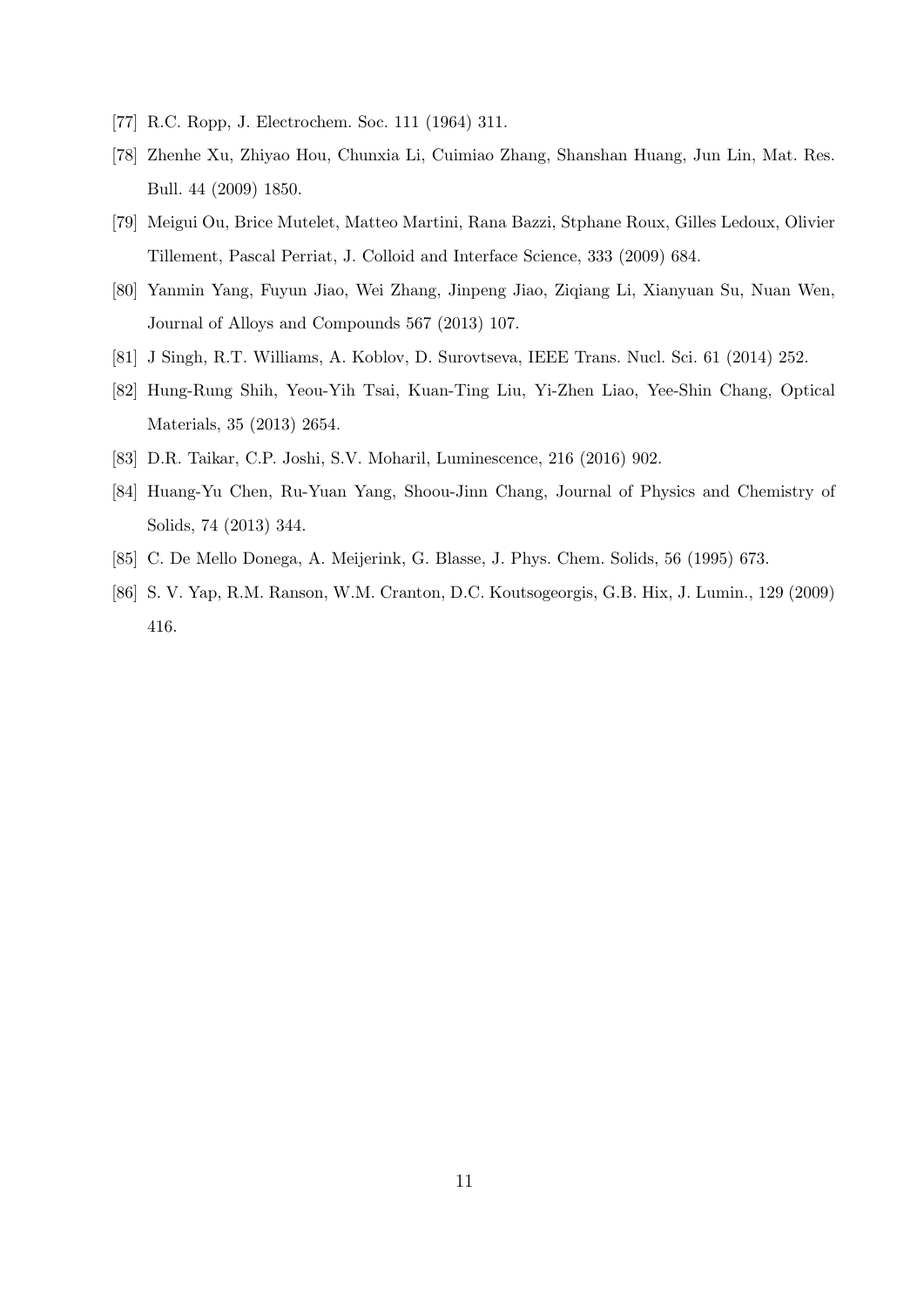## Figure captions



FIG. 1: VRBE scheme for LuNbO<sub>4</sub> constructed with the latest parameter set from Ref. [8]. Arrow 1), 2), and 3) indicate the host exciton transition, and the electron IVCT from  $Pr^{3+}$  and  $Tb^{3+}$ to the conduction band. Arrows 4) and 5) indicate hole transitions from  $Pr^{4+}$  and  $Th^{4+}$  to the valence band.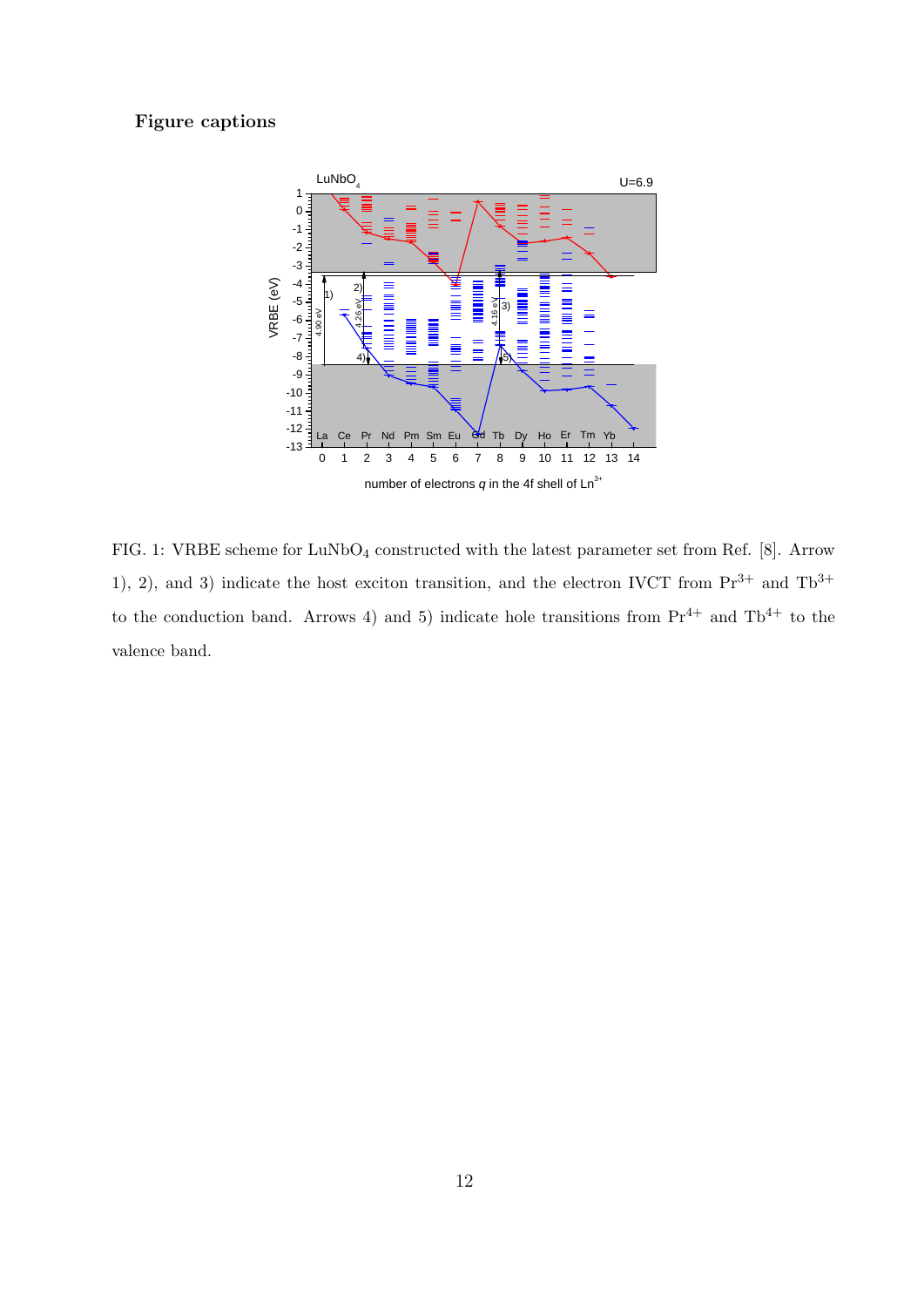

FIG. 2: The excitation spectra of  $Pr^{3+}$  and  $Tb^{3+}$  emission in LuNbO<sub>4</sub>. Data retrieved from Ref. [8, 13].



FIG. 3: The energy of the IVCT band of  $Tb^{3+}$  against that of  $Pr^{3+}$ . The dashed line has unit slope.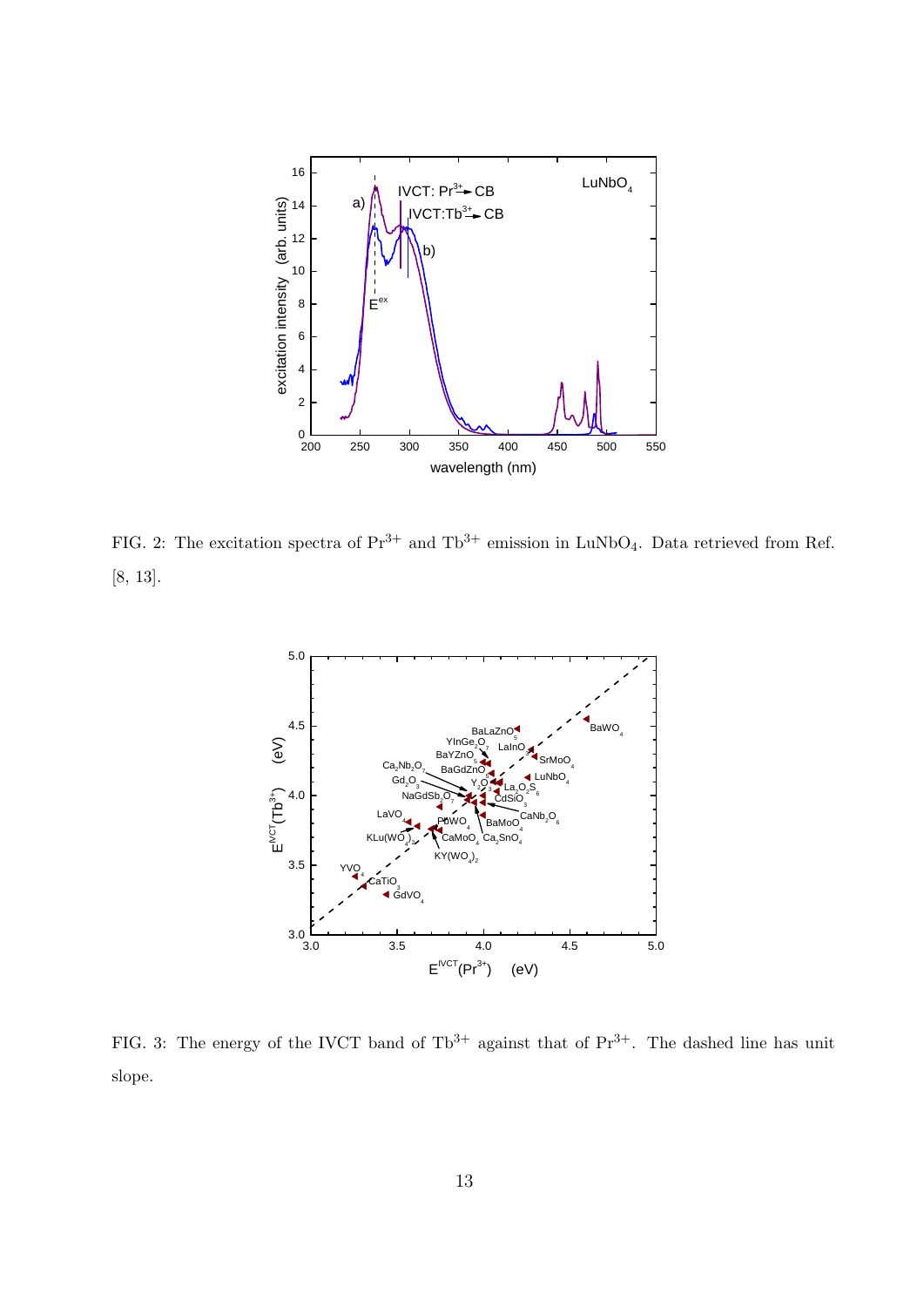

FIG. 4: TL-glow curves for a)  $Pr^{3+}-Eu^{3+}$ , b)  $Pr^{3+}-Sm^{3+}$  c)  $Tb^{3+}-Sm^{3+}$ , and d)  $Tb^{3+}-Eu^{3+}$  dopant combinations in GdAlO<sub>3</sub> recorded at a heating rate of 1 K/s. Data were obtained from Luo *et al.*[ 22].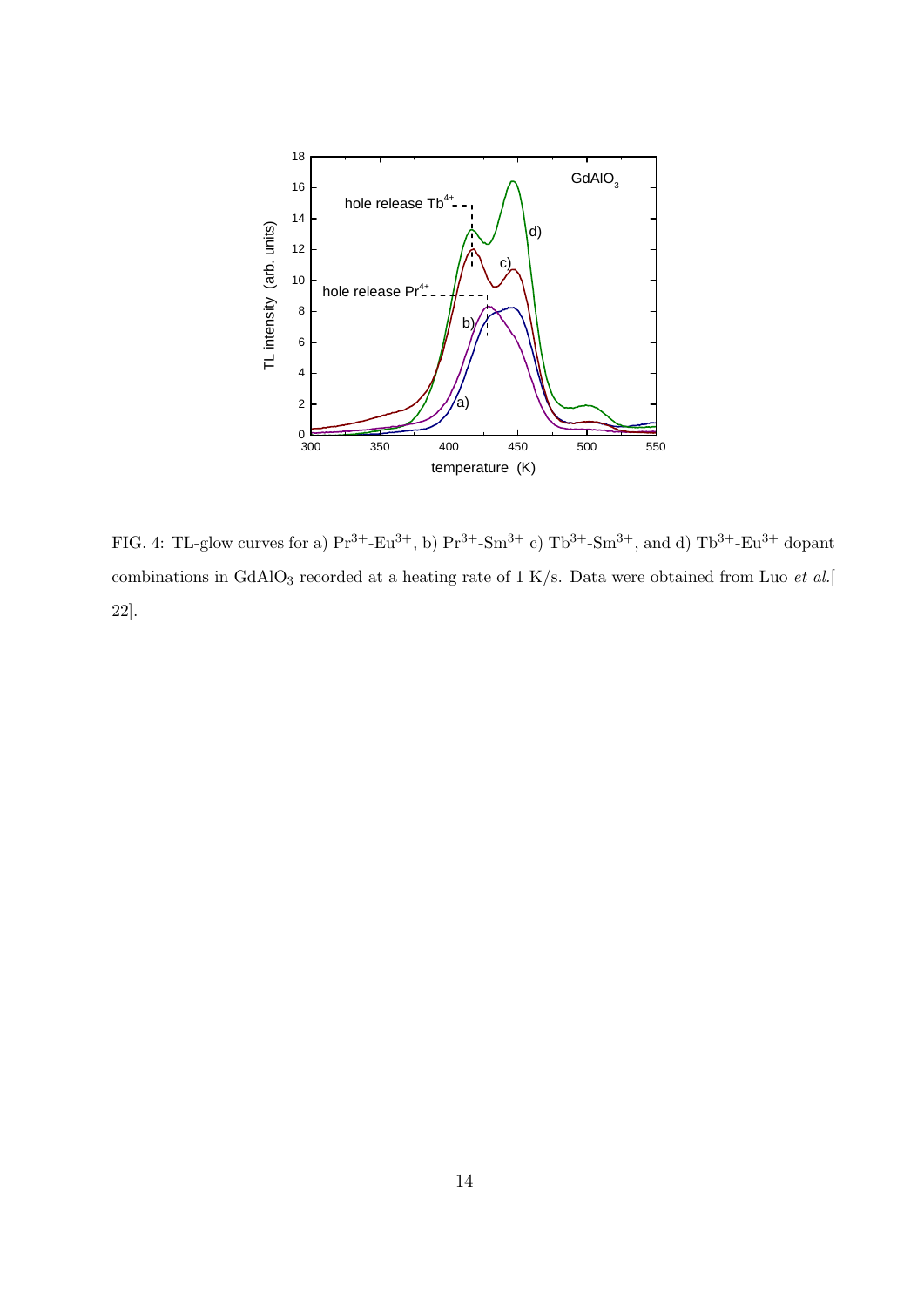

FIG. 5: The variation in VRBE energies in the lowest trivalent lanthanide  $4f^q$  and  $4f^{q-1}5d$  levels. 1) is for the free trivalent lanthanides derived from the  $4<sup>th</sup>$  ionization potentials, 2) is obtained when applying a tilt factor  $\alpha(3+) = 0.11 \text{ eV}/\text{pm}$ , 3) is based on the latest parameters proposed in [4, 8].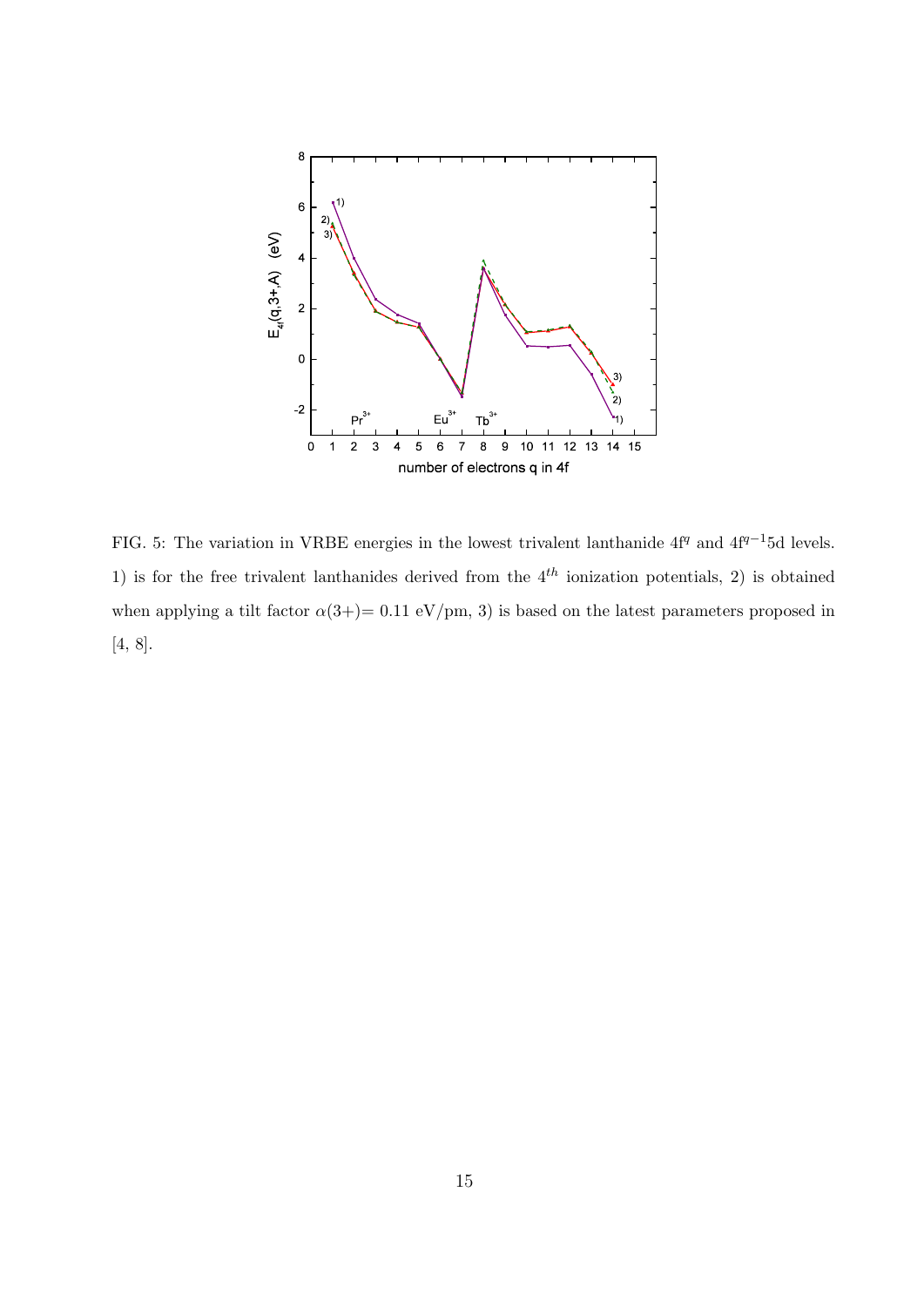TABLE I: The energy of the IVCT bands for  $Pr^{3+}$  and  $Tb^{3+}$  in compounds. Data with an asterisk are tentative because the IVCT band appears as a weak shoulder and one may not exclude a 4f-5d transition origin.

| compound                         | $E^{IVCT}(\Pr^{3+})$ Ref. |                      | $E^{IVCT}(\text{Tb}^{3+})$ Ref. |               |
|----------------------------------|---------------------------|----------------------|---------------------------------|---------------|
| $NaGdSb2O7 3.75*$                |                           | $[27]$               | 3.92                            | [28]          |
| CdSiO <sub>3</sub>               | 4.08                      | [29]                 | 4.03                            | [30]          |
| CdGeO <sub>3</sub>               | $4.00\,$                  | $[31]$               | 4.00                            | $[32]$        |
| $YInGe_2O_7$ 4.03                |                           | $\left[ 33\right]$   | 4.23                            | $[34]$        |
| CaSnO <sub>3</sub>               | 4.10                      | $[35-37]$            | 4.10                            | [35, 37, 38]  |
| $\rm Ca_2SnO_4$                  | 3.95                      | [39]                 | 3.95                            | $[40]$        |
| $\text{LalnO}_3$                 | $4.28*$                   | [41]                 | $4.33*$                         | [41]          |
| BaMoO <sub>4</sub>               | $4.00*$                   | [42]                 | $3.86\,$                        | [43]          |
| $\rm SrMoO_4$                    | 4.30                      | [44, 45]             | $4.28*$                         | [46]          |
| CaMoO <sub>4</sub>               | $3.75\,$                  | [47]                 | 3.75                            | [47, 48]      |
| BaWO <sub>4</sub>                | 4.60                      | [49]                 | 4.55                            | [50]          |
| $PbWO_4$                         | 3.72                      | $[51-53]$            | 3.77                            | [54]          |
| $KY(WO_4)_2$ 3.70                |                           | [55]                 | 3.76                            | [56]          |
| $\text{KLu}(\text{WO}_4)_2$ 3.62 |                           | [55]                 | 3.78                            | [55]          |
| LaVO <sub>4</sub>                | 3.57                      | [57]                 | 3.81                            | [58]          |
| GdVO <sub>4</sub>                | 3.24                      | [57, 59]             | 3.29                            | [59]          |
| $\text{YVO}_4$                   | 3.26                      | [9]                  | 3.42                            | [60, 61]      |
| $CaNb2O6$ 4.00                   |                           | [10, 62]             | 3.95                            | $[10]$        |
| $Ca2Nb2O7 3.92$                  |                           | [63, 64]             | 4.00                            | [65]          |
| YNbO <sub>4</sub>                | 4.06                      | [11, 66]             | 4.10                            | $[11, 67-69]$ |
| LuNbO <sub>4</sub>               | 4.26                      | $\left[13\right]$    | 4.13                            | [8]           |
| CaTiO <sub>3</sub>               | 3.31                      | $[10, 70 - 72]$ 3.35 |                                 | [11, 37]      |
| $BaLa2ZnO5$ 4.20                 |                           | $[73]$               | 4.48                            | $[73 - 75]$   |
| $Gd_2O_3$                        | 3.91                      | [76]                 | 3.97                            | $[77 - 79]$   |
| $BaGd2ZnO5$ 4.05                 |                           | [16, 80]             | 4.16                            | [81]          |
| $BaY_2ZnO_5$                     | 4.00                      | [82, 83]             | 4.24                            | [81, 83, 84]  |
| La <sub>2</sub> O <sub>2</sub> S | $4.09*$                   | [85]                 | $4.09*$                         | [86]          |